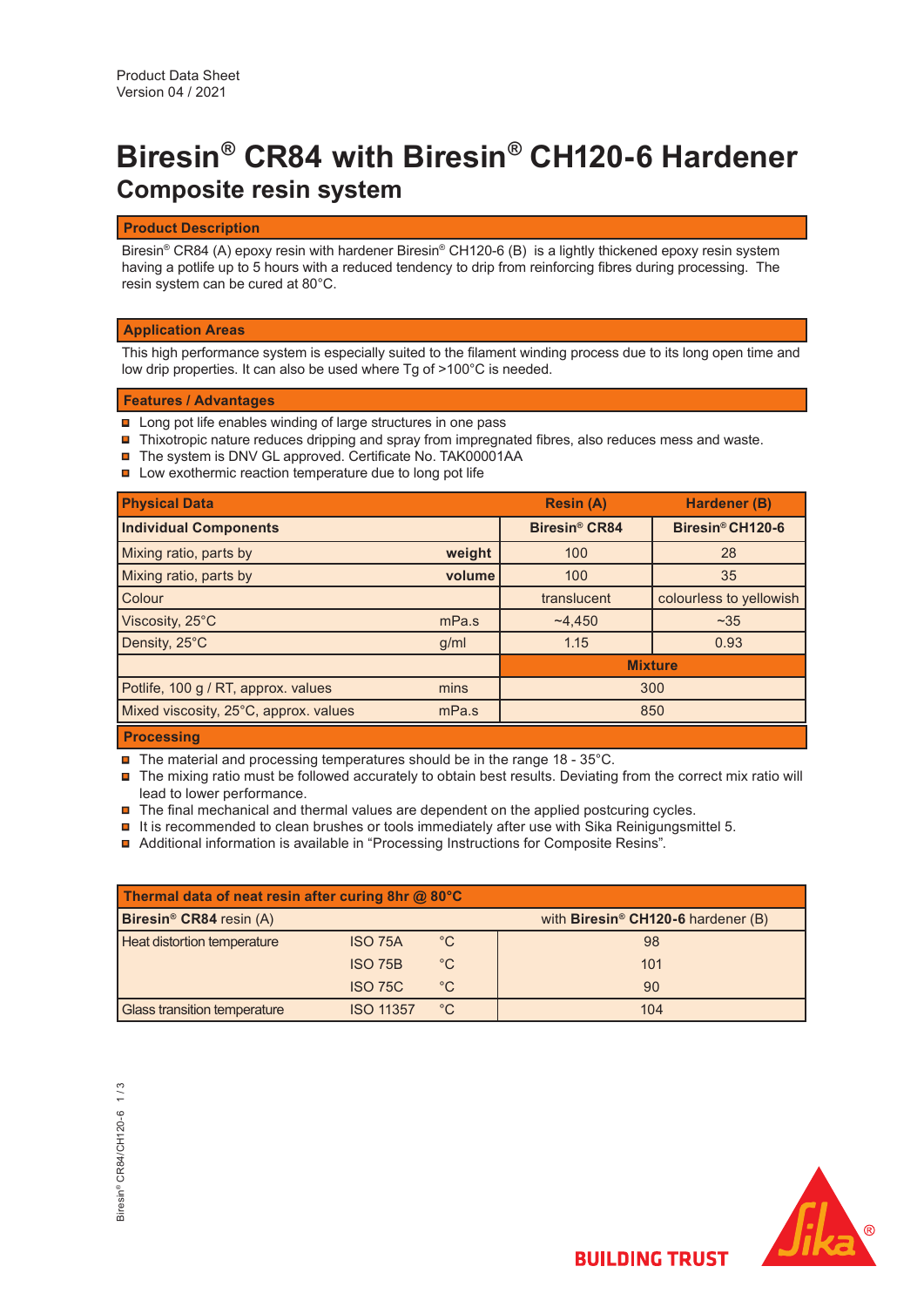

| Mechanical Data, neat resin, approx. values after 8 h / 80°C (source: Sika internal) |                 |                   |                                    |  |
|--------------------------------------------------------------------------------------|-----------------|-------------------|------------------------------------|--|
| Biresin <sup>®</sup> CR84 resin (A)                                                  |                 |                   | with Biresin® CH120-6 hardener (B) |  |
| Tensile strength                                                                     | <b>ISO 527</b>  | <b>MPa</b>        | 85                                 |  |
| <b>Tensile E-Modulus</b>                                                             | <b>ISO 527</b>  | <b>MPa</b>        | 3,200                              |  |
| <b>Elongation at break</b>                                                           | <b>ISO 527</b>  | $\%$              | 4.2                                |  |
| <b>Flexural strength</b>                                                             | <b>ISO 178</b>  | <b>MPa</b>        | 132                                |  |
| <b>Flexural E-Modulus</b>                                                            | <b>ISO 178</b>  | <b>MPa</b>        | 3,200                              |  |
| Compressive strength                                                                 | <b>ISO 604</b>  | <b>MPa</b>        | 116                                |  |
| Density                                                                              | <b>ISO 1183</b> | g/cm <sup>3</sup> | 1.14                               |  |
| Shore hardness                                                                       | <b>ISO 868</b>  |                   | D 86                               |  |
| Impact resistance                                                                    | <b>ISO 179</b>  | kJ/m <sup>2</sup> | 32                                 |  |

## **Postcuring**

The suitable cure cycle and the attainable mechanical and thermal values depend on various factors, such as laminate thickness, fibre volume, reactivity of the resin system etc.

An appropriate cure cycle could look as follows:

 $\Box$  Heat-up rate of ca. 0.2°C/Minute until approx. 10°C below the required glass transition temperature (Tg)

Followed by a dwell at that temperature of between 2 and 12 hours.

**Part(s)** should then be cooled at  $\sim 0.5^{\circ}$ C per minute

The specific postcure should be adapted to the required technical and economic requirements.

To measure the mechanical performance of the resin system a Sika Advanced Resins standard cycle is used to ensure that the full Tg potential of the system in question is reached.

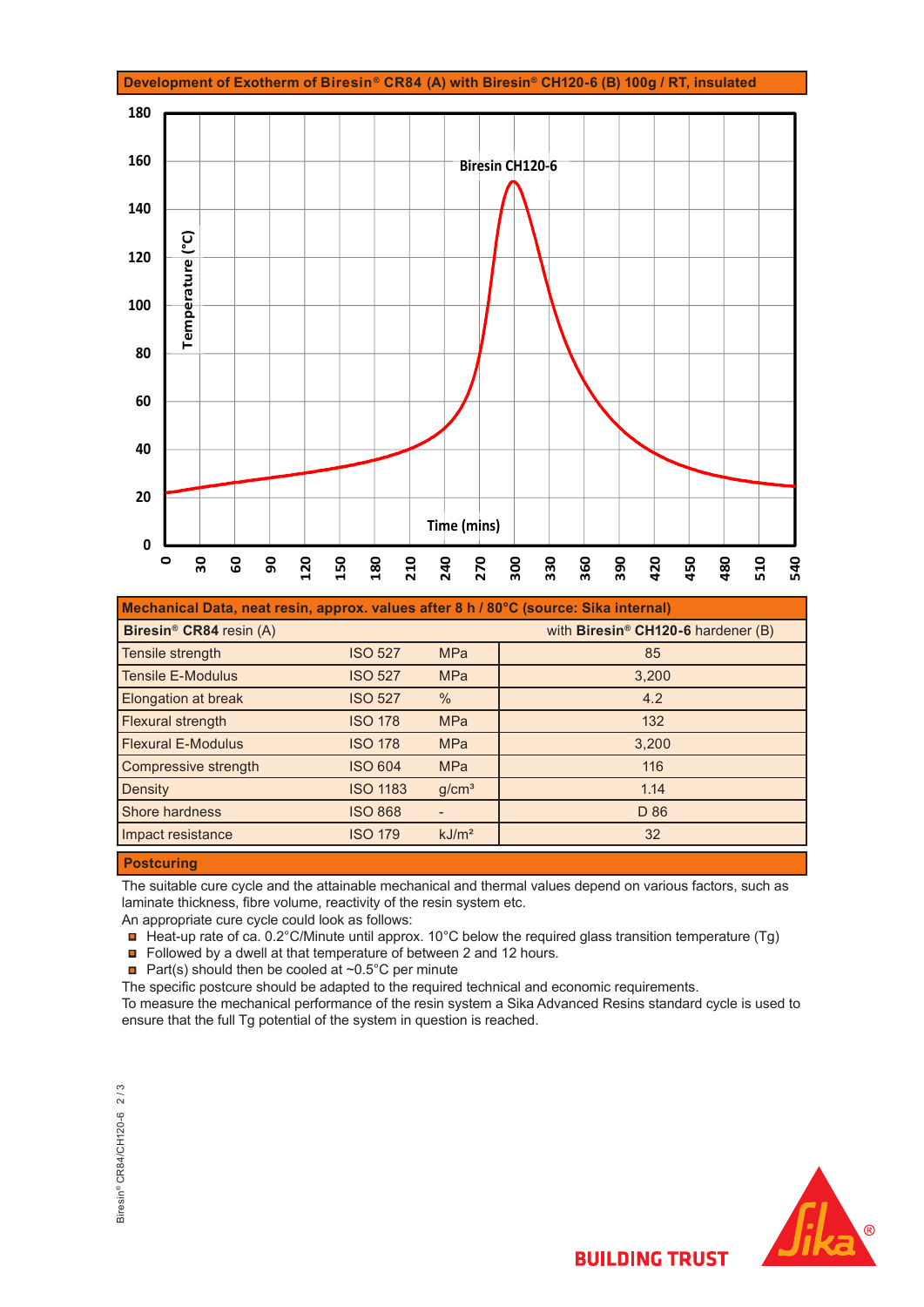| <b>Packaging (net weight, kg)</b>         |       |     |    |    |
|-------------------------------------------|-------|-----|----|----|
| Biresin <sup>®</sup> CR84 resin (A)       | 1.000 | 200 |    | 10 |
| Biresin <sup>®</sup> CH120-6 hardener (B) | 900   |     | 20 |    |

## **Storage**

- Minimum shelf life of Biresin® CR84 resin (A) is 24 month and of Biresin® CH120-6 hardener (B) is 12 month under room conditions (18 - 25°C), when stored in original unopened containers.
- Π After prolonged storage at low temperature, crystallisation of resin (A) may occur. This is easily removed by warming up for a sufficient time to at least 60°C.
- $\blacksquare$ Containers must be closed tightly immediately after use. The residual material needs to be used up as soon as possible.

## **Health and Safety Information**

For information and advice on the safe handling, storage and disposal of chemical products, users shall refer to the most recent Safety Data Sheet (SDS) containing physical, ecological, toxicological and other safety related data.

## **Disposal considerations**

Product Recommendations: Must be disposed of in a special waste disposal unit in accordance with the corresponding regulations.

Packaging Recommendations: Completely emptied packagings can be given for recycling. Packaging that cannot be cleaned should be disposed of as product waste.

#### **Value Bases**

All technical data stated in this Product Data Sheet are based on laboratory tests. Actual measured data may vary due to circumstances beyond our control.

### **Legal Notice**

The information, and, in particular, the recommendations relating to the application and end-use of Sika products, are given in good faith based on Sika's current knowledge and experience of the products when properly stored, handled and applied under normal conditions in accordance with Sika's recommendations. In practice, the differences in materials, substrates and actual site conditions are such that no warranty in respect of merchantability or of fitness for a particular purpose, nor any liability arising out of any legal relationship whatsoever, can be inferred either from this information, or from any written recommendations, or from any other advice offered. The user of the product must test the product's suitability for the intended application and purpose. Sika reserves the right to change the properties of its products. The proprietary rights of third parties must be observed. All orders are accepted subject to our current terms of sale and delivery. Users must always refer to the most recent issue of the local Product Data Sheet for the product concerned, copies of which will be supplied on request.

Further information available at:

Sika Deutschland GmbH Subsidiary Bad Urach Tel: +49 (0) 7125 940 492 Stuttgarter Str. 139 Fax: +49 (0) 7125 940 401 D - 72574 Bad Urach Email: tooling@de.sika.com Germany **Internet:** www.sika.com





**BUILDING TRUST**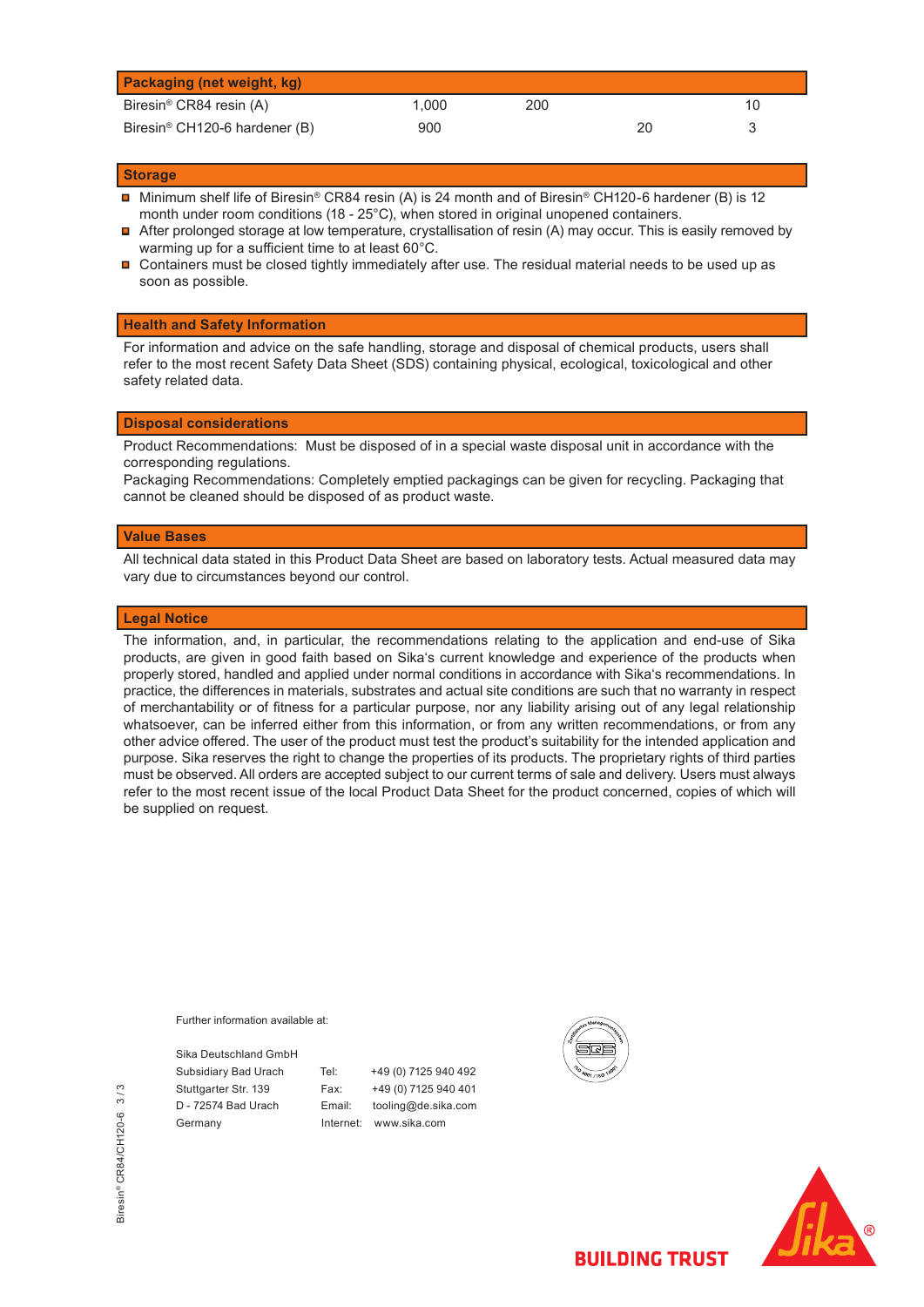

<span id="page-3-0"></span>Certificate No: **TAK00001AA**

# TYPE APPROVAL CERTIFICATE

**This is to certify: That the Epoxy Systems**

with type designation(s) **Biresin CR84 - Series**

# Issued to **Sika Deutschland GmbH Stuttgart**, **Germany**

is found to comply with **DNV GL class programme DNVGL-CP-0089 – Type approval – Epoxy resin systems**

# **Application :**

**Laminating resin for construction of laminates made of fibre reinforced plastics.**

Issued at **Hamburg** on **2018-07-06** This Certificate is valid until **2023-07-05**. DNV GL local station: **Hamburg Materials & Welding**

for **DNV GL**

Approval Engineer: **Guido Michalek**

**Thorsten Lohmann Head of Section**

This Certificate is subject to terms and conditions overleaf. Any significant change in design or construction may render this Certificate invalid. The validity date relates to the Type Approval Certificate and not to the approval of equipment/systems installed.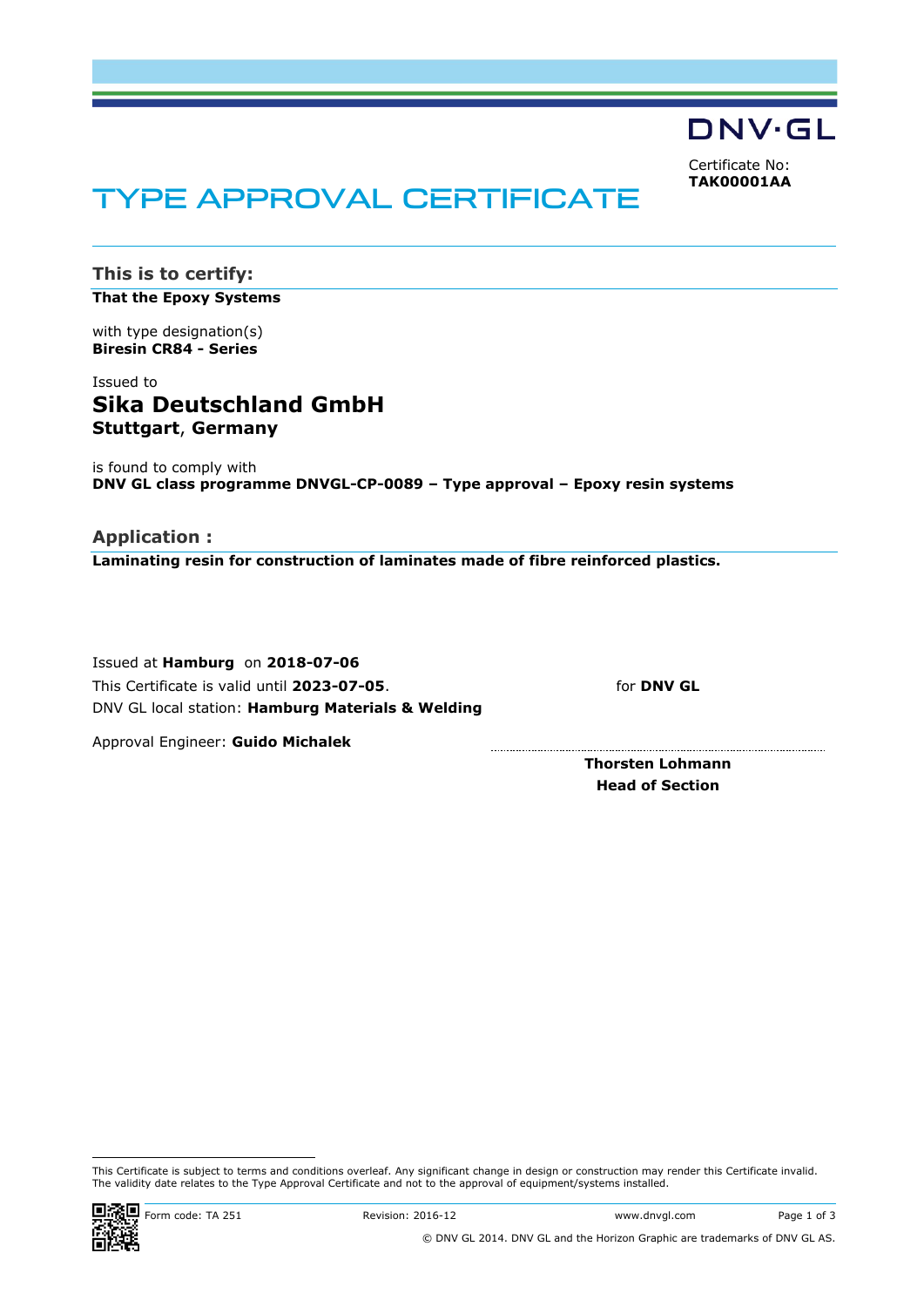Job Id: **262.1-029349-1**  Certificate No: **[TAK00001AA](#page-3-0)**

# **Product description**

Two component epoxy resin system.

# **Approved variants**

Epoxy resin Biresin CR84 with following hardener

- Biresin CH84-20
- Biresin CH120-6

# **Type Approval documentation**

- Technical Data Sheet
- Material Safety Data Sheet
- Test Report issued by IFB Stuttgart dated 2009-12-10.
- Approval of Manufacturer Certificate AMPM000001T, valid until 2020-11-16.
- Quality assurance/control documentation

# **Material Properties**

| <b>Properties</b>      | Viscosity<br>$25^{\circ}$ C,<br>$D = 501/s$ | <b>Viscosity</b><br>$25^{\circ}$ C,<br>$D = 3001/s$ | <b>Density</b><br>$20^{\circ}C$ | Τg<br><b>DSC</b> | Amine<br>Value |
|------------------------|---------------------------------------------|-----------------------------------------------------|---------------------------------|------------------|----------------|
| <b>Test Method</b>     | U-QP015                                     | <b>U-OP015</b>                                      | <b>U-OP010</b>                  | U-QP296*         | U-QP040F       |
| Unit                   | mPa·s                                       | mPa·s                                               | g/ml                            | °C               | mg(KOH)/g      |
| <b>Biresin CR84</b>    | $3600 - 4600$                               | N/A                                                 | $1.14 - 1.16$                   | $138.0 - 148.0$  | N/A            |
| <b>Biresin CH84-20</b> | N/A                                         | < 20                                                | N/A                             | $90.0 - 110.0$   | $500 - 530$    |
| <b>Biresin CH120-6</b> | N/A                                         | ~< 40                                               | N/A                             | $139.0 - 149.0$  | $540 - 560$    |

\*) The Tg has been determined with SIKA standard resin or hardener for quality control. The values do not provide results comparable to the technical data sheets.

# **Limitation**

The resin complies with the applicable requirements of DNV GL and is compatible to the fibres, adhesives and core materials. Any significant changes in design and / or quality of the material will render the approval invalid.

# **Assessed production site**

SIKA Deutschland GmbH Stuttgarter Strasse 117 72574 Bad Urach Germany

## **Periodical assessment**

A production site with a valid Approval of Manufacturer (AoM) certificate for material in question is exempted from the obligation concerning retention and renewal assessments. For manufacturer without a valid AoM a periodical assessment after 2.5 years and at renewal after 5 years is required.